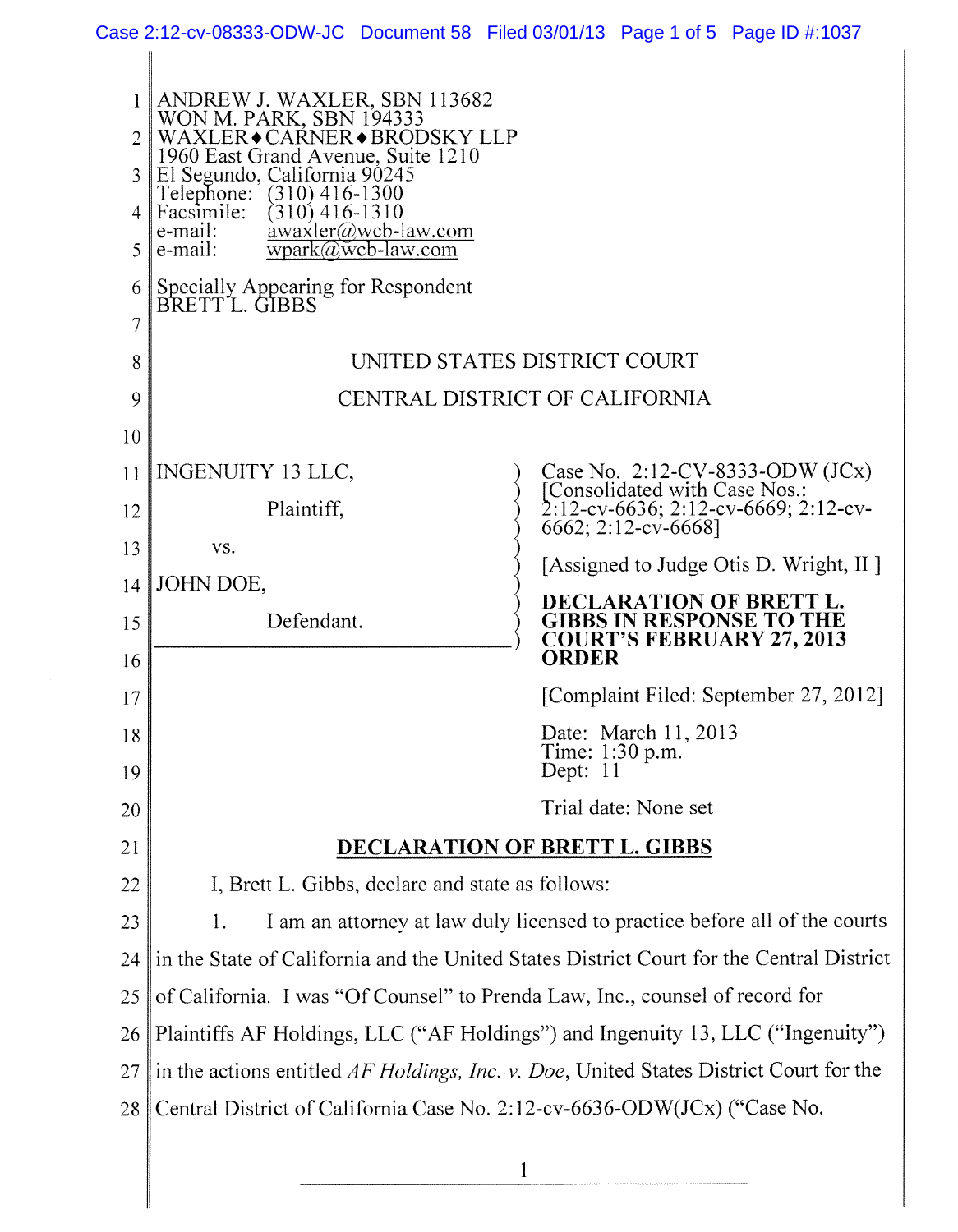1 6636"), *AF Holdings, Inc. v. Doe,* United States District Court for the Central

2 District of California Case No. 2:12-cv-6669-ODW(JCx) ("Case No. 6669"),

3 *Ingenuity 13 LLC v. Doe,* United States District Court for the Central District of

4 California Case No. 2:12-cv-6662-ODW(JCx) ("Case No. 6662"), *Ingenuity 13 LLC* 

5 *v. Doe,* United States District Court for the Central District of California Case No.

6 2:12-cv-6668-ODW(JCx) ("Case No. 6668") and *Ingenuity 13 LLC v. Doe,* United

7 States District Court for the Central District of California Case No. 2:12-cv-8333-

8 9 10 11 ODW(JCx) ("Case No. 8333" and collectively the "Copyright Litigations"). I have personal knowledge of the facts set forth below, other than those facts that are identified as stated on information and belief which I also believe to be true, and I could and would competently testify to them if called upon to do so.

12 13 2. I make this declaration in response to the Court's February 27, 2013 Order.

14 15 16 17 18 19 20 21 3. In my Response and Declaration to the Court's February 7, 2013 Order to Show Cause, I referred to "senior members" of the law firms that employed me in an "Of Counsel" relationship. By "senior members" of the law firms, I was not referring to those persons who may have an ownership interest in the law firms, but rather those attorneys who I was informed communicated with the clients, oversaw the litigations on behalf of the law firm's clients, and provided me with instructions and guidelines, which I was informed, originated from the clients. I reported to those senior members.

22 23 24 25 26 27 28 4. On March 14, 2011,1 was contacted and hired by Steele **Hansmeier**  PLLC (hereinafter "S&H") in an "Of Counsel" relationship. During my time with S&H, John Steele and Paul Hansmeier were the attorneys who informed me that they communicated with S&H's clients, oversaw the litigations on behalf of those clients, and provided me with instructions and guidelines, which I was informed, originated from the clients. I reported to Mr. Steele and Mr. Hansmeier.

2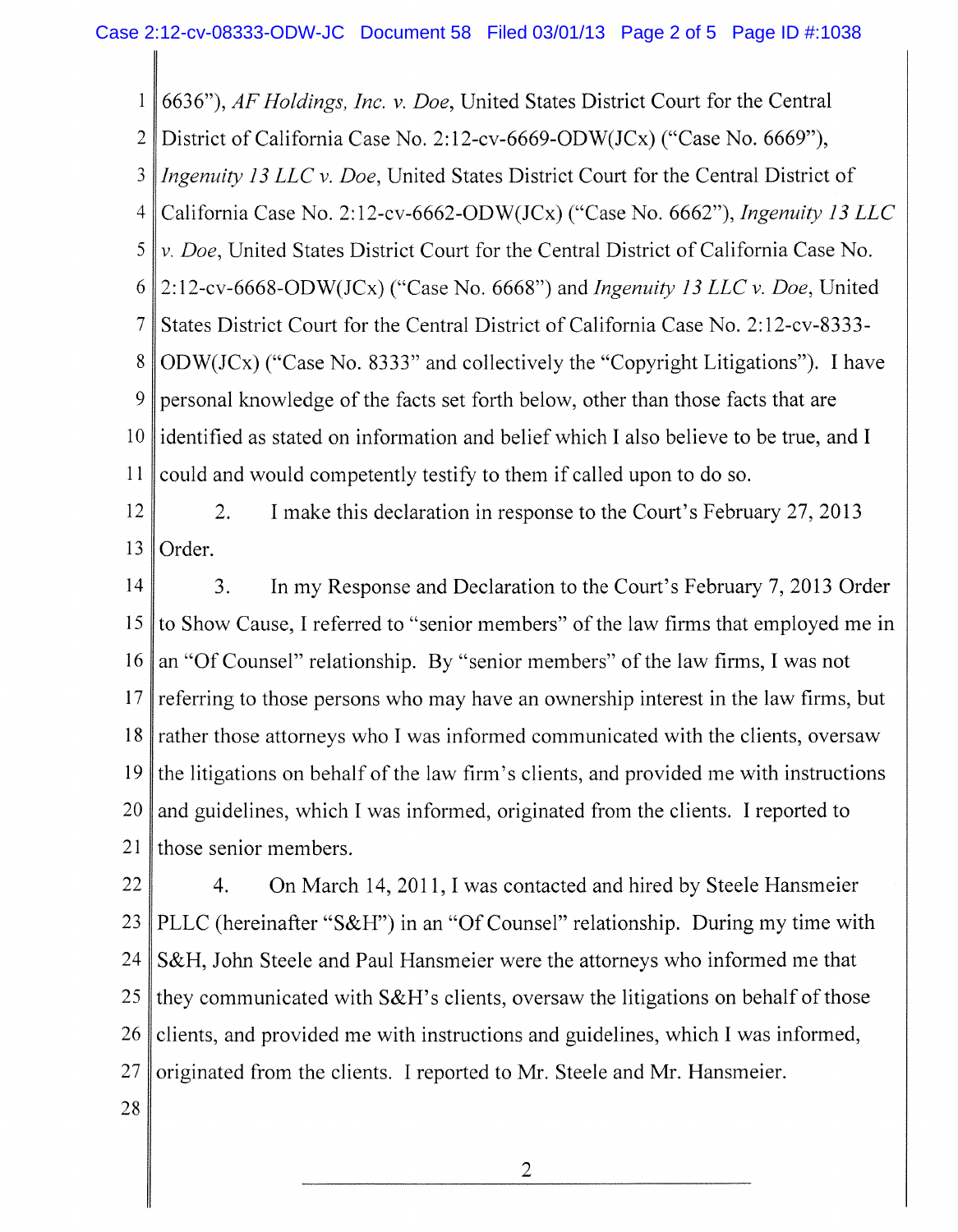1 2 3 4 5 6 7 8 9 10 11 5. In or around November 2011, I was informed that S&H, and its book of business, had been sold to a Chicago firm, Prenda Law, Inc. ("Prenda"). It is my understanding that the sole principal of Prenda is Paul Duffy. Mr. Duffy's business address is 161 N. Clark Street, Suite 3200, Chicago, IL. The telephone number for Prenda is (800) 380-0840. I was also informed that I would be continuing my work as "Of Counsel" to Prenda and continue in the same role I had with S&H in prosecuting copyright cases. During the course of my work with Prenda, Mr. Steele and Mr. Hansmeier were the attorneys who informed me that they communicated with Prenda's clients, oversaw the litigations on behalf of those clients, and provided me with instructions and guidelines, which I was informed, originated from the clients. I reported to Mr. Steele and Mr. Hansmeier.

12 13 14 15 16 17 18 19 20 6. I was informed that Mr. Steele and Mr. Hansmeier work for or with Livewire Holdings LLC ("Livewire"). According to Livewire's website, its address is 2100 M. St. NW, Suite 170-417, Washington D.C. 20037-1233 and telephone number is (888) 588-WIRE. I am in possession of the personal addresses and telephone numbers for Mr. Steele and Mr. Hansmeier. However, out of an abundance of caution, I did not believe their private addresses and telephone numbers should be disclosed in a publicly filed document. If the Court requests the addresses and telephone numbers, I would request that the information be filed under seal.

21 22 23 24 25 26 27 28 7. The Copyright Litigations with respect to AF Holdings related to a copyrighted work entitled "Popular Demand". "Popular Demand" has a valid registered copyright issued by the United States Copyright Office, registered by Heartbreaker Digital LLC ("Heartbreaker") on August 9, 2011 (Popular Demand, Copyright No. PA0001754383). Pursuant to an assignment agreement dated December 20, 2011, Heartbreaker assigned the rights to reproduce and distribute the film, "Popular Demand" to AF Holdings. AF Holdings was, and is, a limited liability company formed under the laws of the Federation of Saint Kitts and Nevis.

3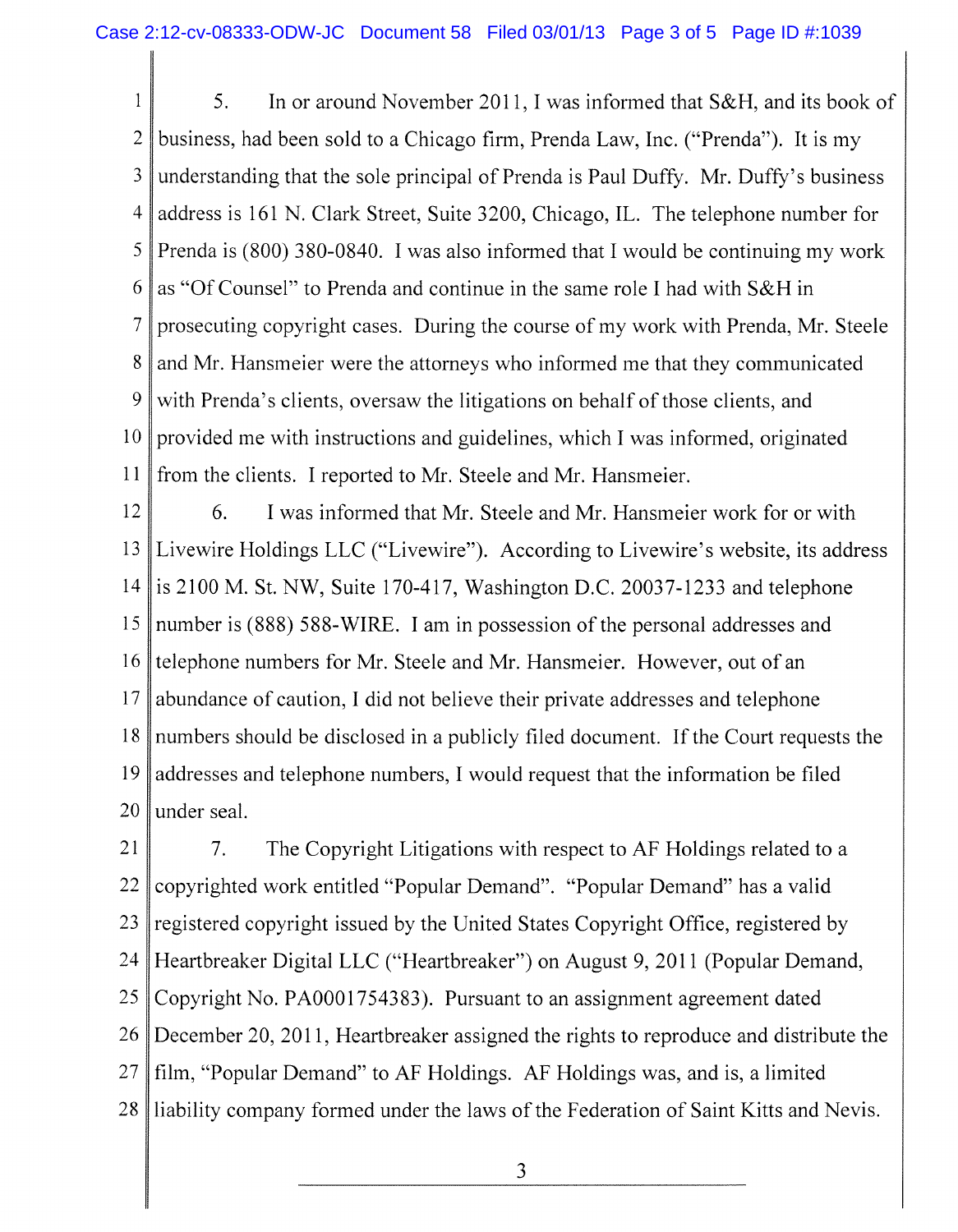1 2 3 Based on information and belief, AF Holdings is located at Springates East, Government Road, Charlestown, Nevis. I am informed that Mark Lutz is the CEO of AF Holdings.

4 5 6 7 8 9 10 (1 12 13 14 15 8. The Copyright Litigations with respect to Ingenuity 13 were related to copyrighted works entitled " A Peek Behind the Scenes at a Show" and "Five Fan Favorites". "A Peek Behind the Scenes at a Show" has a valid registered copyright issued by the United States Copyright Office, registered by Ingenuity 13 on August 24, 2012 (A Peek Behind the Scenes at a Show, Copyright No. PA0001802629). "Five Fan Favorites" has a valid registered copyright issued by the United States Copyright Office, registered by Ingenuity 13 on May 29, 2012 (Five Fan Favorites, Copyright No. PA0001791654). Ingenuity 13 was, and is, a limited liability company formed under the laws of the Federation of Saint Kitts and Nevis. Based on information and belief, Ingenuity 13 is located at Springates East, Government Road, Charlestown, Nevis. I am informed that Mark Lutz is the CEO of Ingenuity 13.

16 17 8 19 20 21 22 23 24 9. I believe that Mr. Lutz is living and working from Las Vegas, NV. I am informed that Mr. Lutz also works for Livewire. According to Livewire's website, its address is 2100 M. St. NW, Suite 170-417, Washington D.C. 20037-1233 and telephone number is (888) 588-WIRE. I am not possession of Mr. Lutz's personal address. I am in possession of Mr. Lutz's personal telephone number. However, out of an abundance of caution, I did not believe Mr. Lutz's private telephone number should be disclosed in a publicly filed document. If the Court / / / / / /

- 25 / / /
- 26 / / /
- 27 / / /
- 28  $\frac{1}{1}$